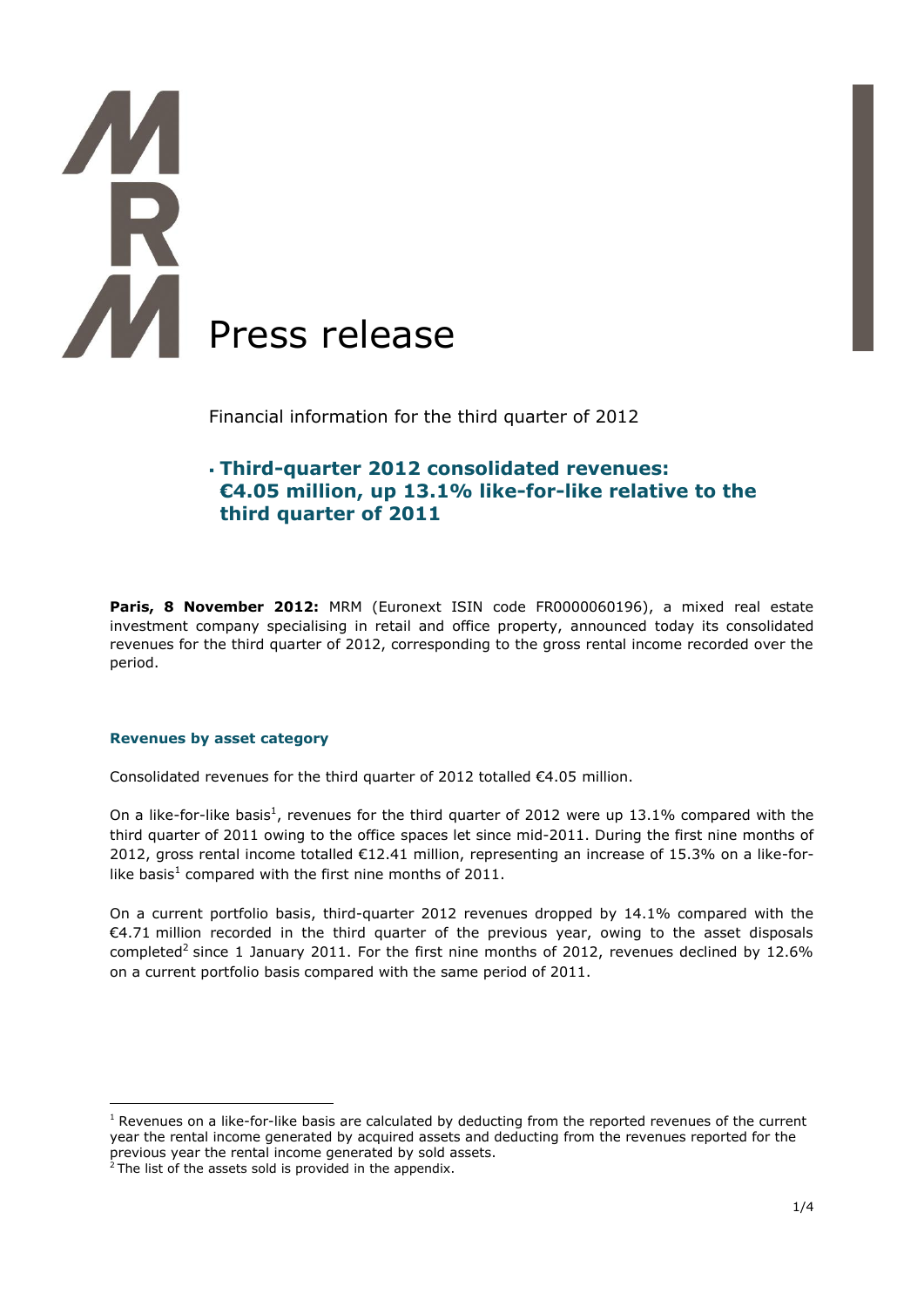| <b>Consolidated</b><br>revenues<br>in $\epsilon$ million | Q3<br>2012 | Q3<br>2011 <sup>3</sup> | $\frac{0}{0}$<br>change | $\%$<br>change<br>like-for-like $1/2$ | 9<br>months<br>2012 | 9<br>months<br>2011 <sup>3</sup> | $\frac{0}{0}$<br>change | $\%$<br>change<br>like-for-like $1,2$ |
|----------------------------------------------------------|------------|-------------------------|-------------------------|---------------------------------------|---------------------|----------------------------------|-------------------------|---------------------------------------|
| Retail                                                   | 2.51       | 2.75                    | $-8.9%$                 | $-0.2\%$                              | 7.81                | 8.37                             | $-6.7\%$                | $+2.6%$                               |
| Offices                                                  | 1.54       | 1.96                    | $-21.4%$                | $+44.5%$                              | 4.60                | 5.83                             | $-21.0%$                | $+45.8%$                              |
| <b>Total gross</b><br>rental income                      | 4.05       | 4.71                    | $-14.1%$                | $+13.1%$                              | 12.41               | 14.20                            | $-12.6%$                | $+15.3%$                              |

The retail and office property portfolios contributed respectively 62% and 38% to rental income for the third quarter of 2012.

Revenues from the **retail portfolio** were almost stable on a like-for-like basis in the third quarter of 2012 compared with the equivalent period of 2011 (down 0.2%). This trend was the result of a positive indexation effect, the entry into force of new leases<sup>4</sup> and the vacation of some areas.

Revenues from the **office property** portfolio rose by 44.5% on a like-for-like basis in the third quarter of 2012 compared with the equivalent period of 2011. This strong growth was powered by the entry into force of leases signed during previous quarters, including:

- . the Telindus lease for the entire Solis building (11,400 sqm in Les Ulis), which came into effect on 1 December 2011,
- . within the Cap Cergy building (12,800 sqm in Cergy-Pontoise), the Pôle emploi (2,800 sqm) and Enertrag (600 sqm) leases as of 4 November 2011 and 1 January 2012 respectively.

Rental income from office properties also benefited from a positive indexation effect.

#### **Key events of the quarter**

Since 1 July 2012, 9 leases<sup>4</sup> have been signed for retail and office properties representing an annual rental income of €0.8 million.

## **Financial position and outlook**

On 25 September 2012, MRM signed an agreement with SaarLB postponing the maturity date of a €30.0 million credit line by one year from April 2013 to April 2014. Following this extension, the total amount of MRM's bank debt falling due in 2013 was reduced to €61.1 million, of which €58.0 million falling due in December 2013.

On 27 September 2012, MRM finalised the sale of the office property located on "rue Niepce" in Paris ( $14<sup>th</sup>$  arrondissement) for  $\epsilon$ 8.1 million. After selling costs and the repayment of the associated bank debt, this asset disposal gave rise to  $\epsilon$ 1.4 million in net cash. These funds will contribute to the financing of the committed capital expenditure.

Looking ahead, the Group has reiterated that it expects to generate during the second half of 2012 a net operating cash flow roughly on a par with the level seen in the first half, i.e. close to breakeven.

<sup>&</sup>lt;sup>4</sup> New leases or leases renewed on improved terms.



1

 $3$  Revenues by asset category for 2011 were adjusted to take into account the inclusion since 1 January 2012 of the Carré Vélizy mixed-use complex (Vélizy-Villacoublay) in the retail portfolio. This asset was previously classified in the office portfolio.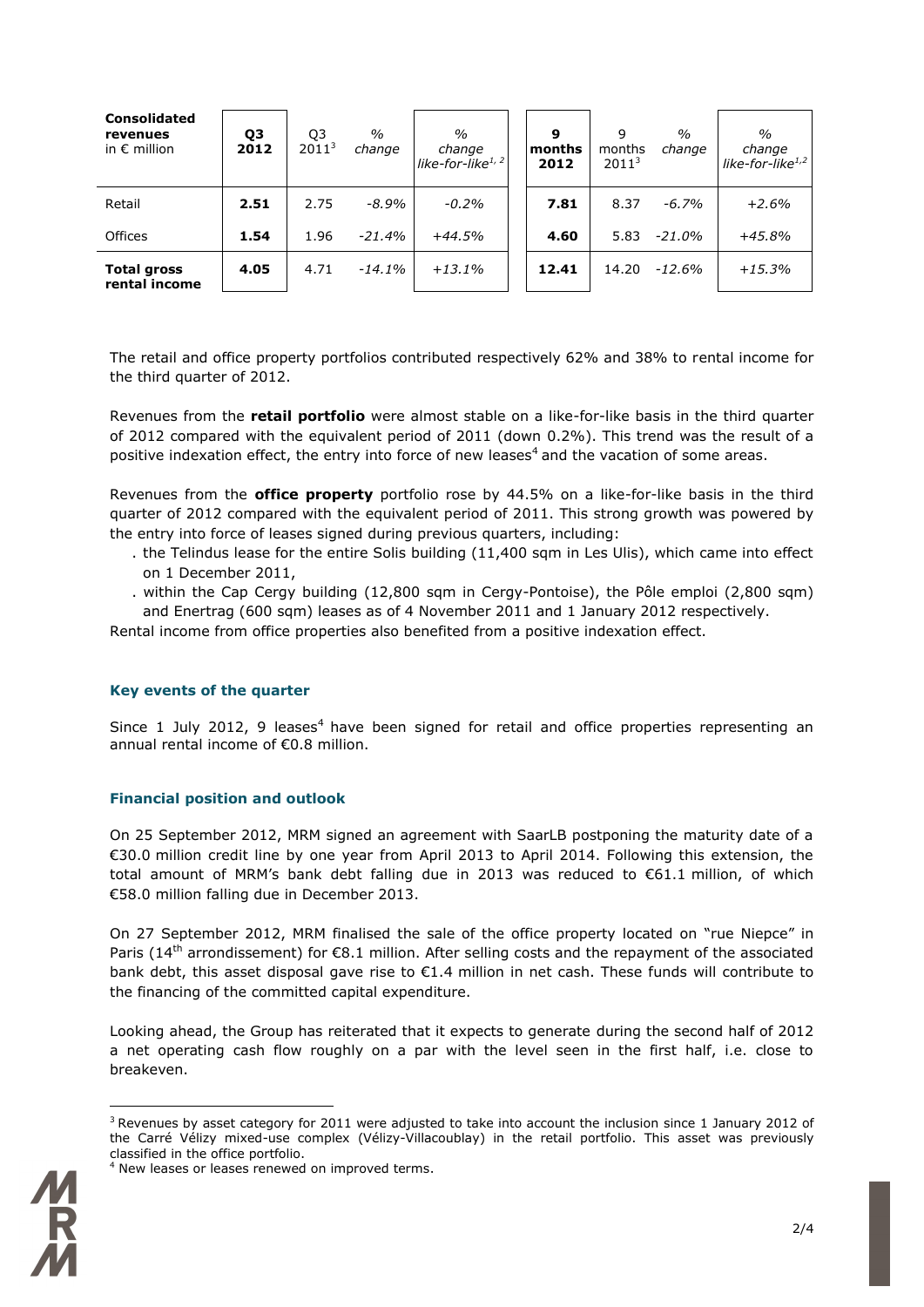#### **Calendar**

The Group's fourth-quarter revenues and full-year 2012 results will be released on 28 February 2013 before market opening and presented during an information meeting to be held on the same day.

#### **About MRM**

A listed real estate investment company, MRM owns a mixed portfolio of office and retail properties comprising both stabilised assets and value-added opportunities. Its portfolio has been built up gradually since the second half of 2007 with the contribution of properties from Dynamique Bureaux and Commerces Rendement, two investment companies created and managed by CBRE Global Investors, and acquisitions carried out directly by its subsidiaries. MRM's real estate operations are managed by CBRE Global Investors. MRM is listed in Compartment C of Euronext Paris (Bloomberg code: MRM:FP – Reuters code: MRM.PA).

### **For more information:**

MRM DDB Financial 11, place Edouard VII 11, place Edouard VII 11, place Edouard VII 11, place 54, rue de Clichy 75009 Paris 75009 Paris France **France France France**  $T + 33$  (0)1 76 77 67 40<br>  $T + 33$  (0)1 53 32 61 51<br>  $T + 33$  (0)1 53 32 61 51<br>  $T + 33$  (0)1 53 32 61 51 relation finances@mrminvest.com

**Website: www.mrminvest.com**

Isabelle Laurent